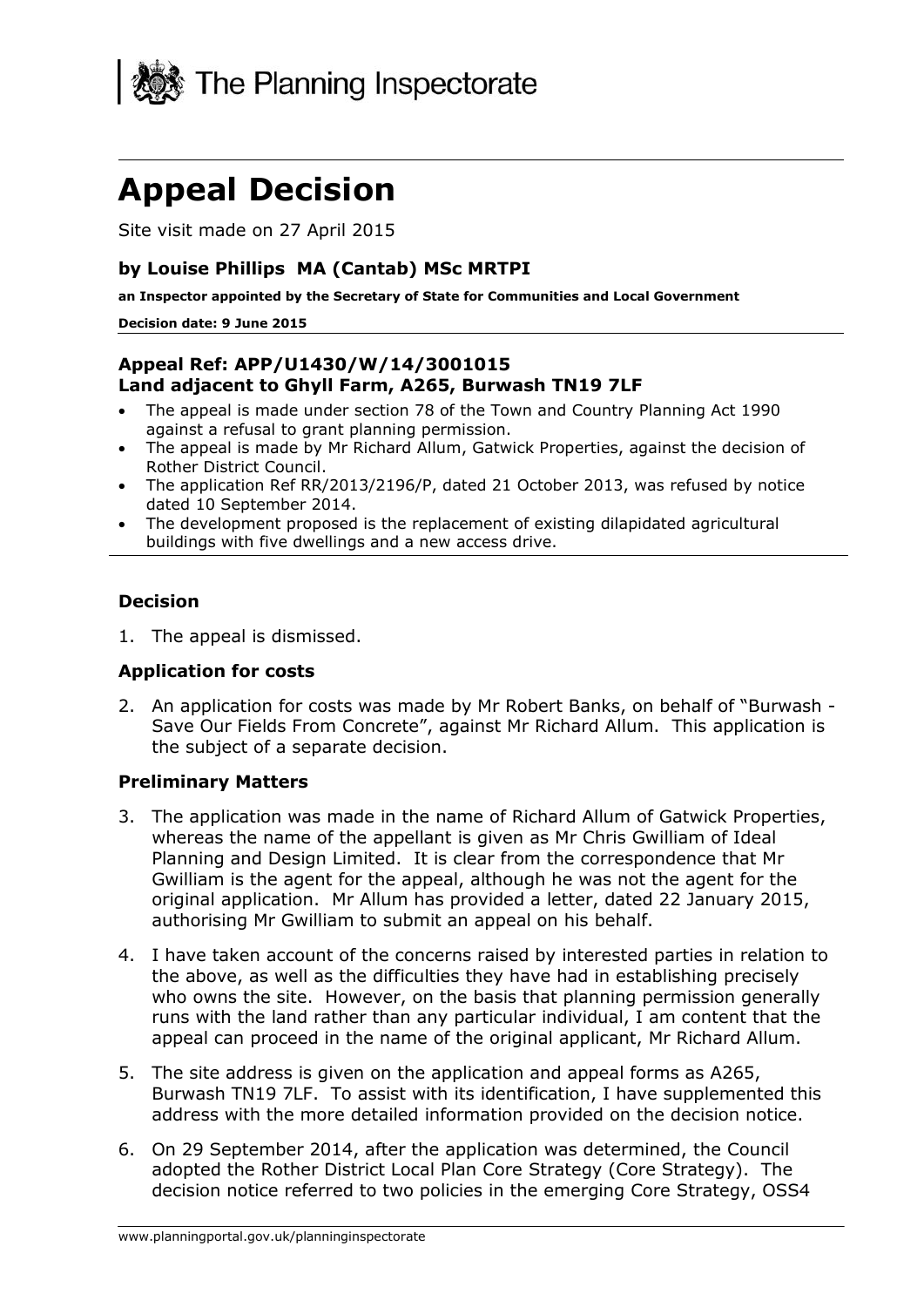and OSS5, and their content has not changed in the adopted version. However, they are now referred to as Policies OSS3 and OSS4 and I have used the current designations.

7. In addition, the Council has advised that Policies DS1, DS2, DS4, GD1, HG4, HG10 and TR2 of Rother District Local Plan 2006 (Local Plan) as listed on the decision notice have been superseded by the Core Strategy. As they no longer form part of the statutory development plan, I have not taken account of them in my decision. However, Policy DS3 of the Local Plan is a "saved policy" and I have had regard to it accordingly.

## **Main Issues**

- 8. The main issues are:
	- Whether the proposed development would be in a sustainable location having regard to the provisions of national and local planning policies in respect of new dwellings in the countryside;
	- Its effect upon the character and appearance of the High Weald Area of Outstanding Natural Beauty;
	- Its effect on highway safety on the A265; and
	- Its effect on biodiversity with regard to the proposed removal of the roadside hedge.

## **Reasons**

## *Sustainable Location*

- 9. The appeal site comprises open land on the south side of the A265. It falls outside any development boundary defined under Policy DS3 of the Local Plan and is thus in the countryside for development plan purposes. In such areas, Policy RA3 of the Core Strategy provides that new residential dwellings will only be permitted in "extremely limited circumstances". Specific examples of such circumstances are given and none applies to the appeal proposal, which is for five new dwellings for sale on the open market. Whilst the dwellings would be of a relatively modest size, and might therefore be priced at the cheaper end of the market, low cost market housing does not fall within the definition of affordable housing in Annex 2 of the National Planning Policy Framework (the Framework). Consequently, the allowance made in Policy RA3 for "rural exception sites" does not apply.
- 10. At the national level, paragraph 55 of the Framework also seeks to avoid isolated homes in the countryside unless there are special circumstances and again, none of those listed applies to the appeal scheme. Although the western boundary of the site is with a farmhouse and its associated farm buildings, it is otherwise surrounded by open countryside. The proposed dwellings would be physically and visually separate from the small hamlet of Burwash Weald to the south-west and from Burwash Village to the north-east, and would occupy an area with a truly rural character.
- 11. Whilst Burwash Village is only about 2km away and provides some services, the A265 is a fast, unlit road with no footways and it seems most unlikely that many people would choose to walk along it. Similarly, while buses might well pass by the appeal site, I saw no stops in the immediate vicinity and so future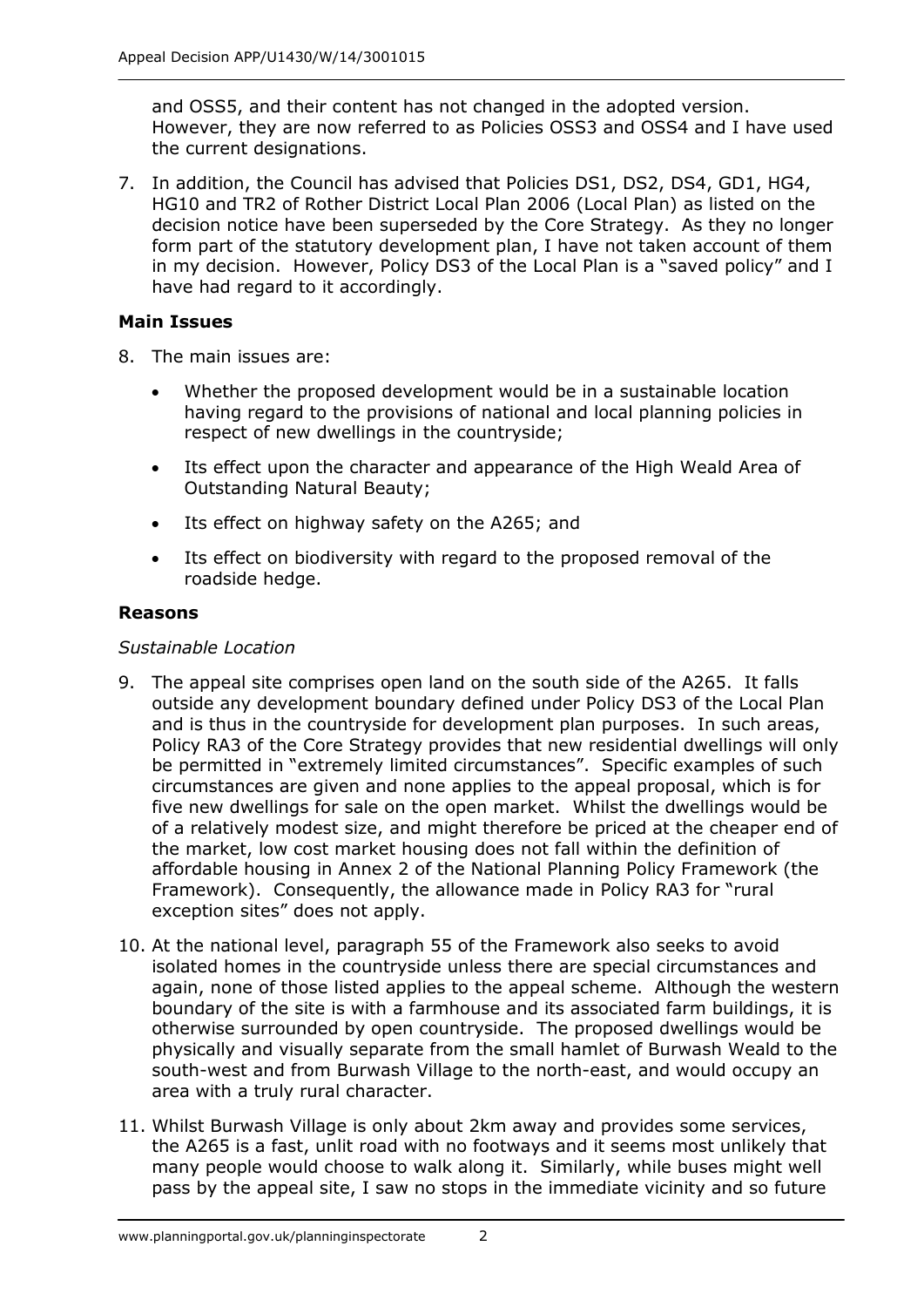residents would be highly dependent upon the private car to meet their day to day needs. For this reason, together with the generally rural nature of the surroundings, I consider that the proposed dwellings would be isolated in the terms of paragraph 55 of the Framework.

- 12. The appellant suggests that the volume of traffic associated with the small number of units proposed would be akin to that generated by the previous agricultural use of the site. However, whereas the previous use clearly demanded a countryside location, both the development plan and the Framework ordinarily direct housing away from such areas. I note in particular that the Local Plan aims to focus investment and development in existing built up areas (paragraph 4.52); while the Framework seeks to manage patterns of growth to make the fullest use of public transport, walking and cycling (paragraph 17), and to locate rural housing where it will enhance or maintain the vitality of rural communities (paragraph 55). The appeal scheme would fail to serve these objectives and so I conclude that it would not be in a sustainable location.
- 13. Therefore it would conflict with Local Plan Policy DS3; Core Strategy Policy RA3; and with paragraph 55 of the Framework. It would also conflict with Core Strategy Policy OSS3 in respect of its requirements for development to accord with the spatial strategy for the area and to make effective use of land within the built-up confines of towns and villages.

#### *Character & Appearance*

- 14. As explained above, the appeal site is in a rural area, generally isolated from residential and other development. It is situated within the designated High Weald Area of Outstanding Natural Beauty (AONB) which, in this location, is characterised by attractive rolling countryside consisting of small fields separated by hedgerows and small woodlands. In recognising the distinctiveness of these features, the current AONB Management Plan $^1$  includes an objective (FH2) to maintain the existing pattern of fields and boundaries as a "rare UK survival of an essentially medieval landscape". Objective S2 is to protect the historic pattern of settlement in the High Weald, and interested parties have drawn my attention to the importance of the site as part of a green buffer between the settlements of Burwash Weald and the larger Burwash Village.
- 15. The site itself comprises two small field parcels, informally separated by a post and wire fence. It has a long road frontage marked by a mature hedgerow (see below further) and is open except for a small wooden structure by the access and another slightly larger one close to the southern boundary. Therefore, while the site is somewhat overgrown at present, it is broadly typical of its surroundings within the AONB and it contributes to its special character and appearance accordingly.
- 16. The proposed development would provide five, two-storey, two-bedroom houses arranged as an L-shaped terrace of three dwellings with a semidetached pair set back from it. They would be positioned approximately centrally within the site and close to the southern boundary in a similar position to the larger of the two existing barn-type structures. Thus they would be

<sup>-</sup><sup>1</sup> High Weald Area of Outstanding Natural Beauty Management Plan, 2014-2019.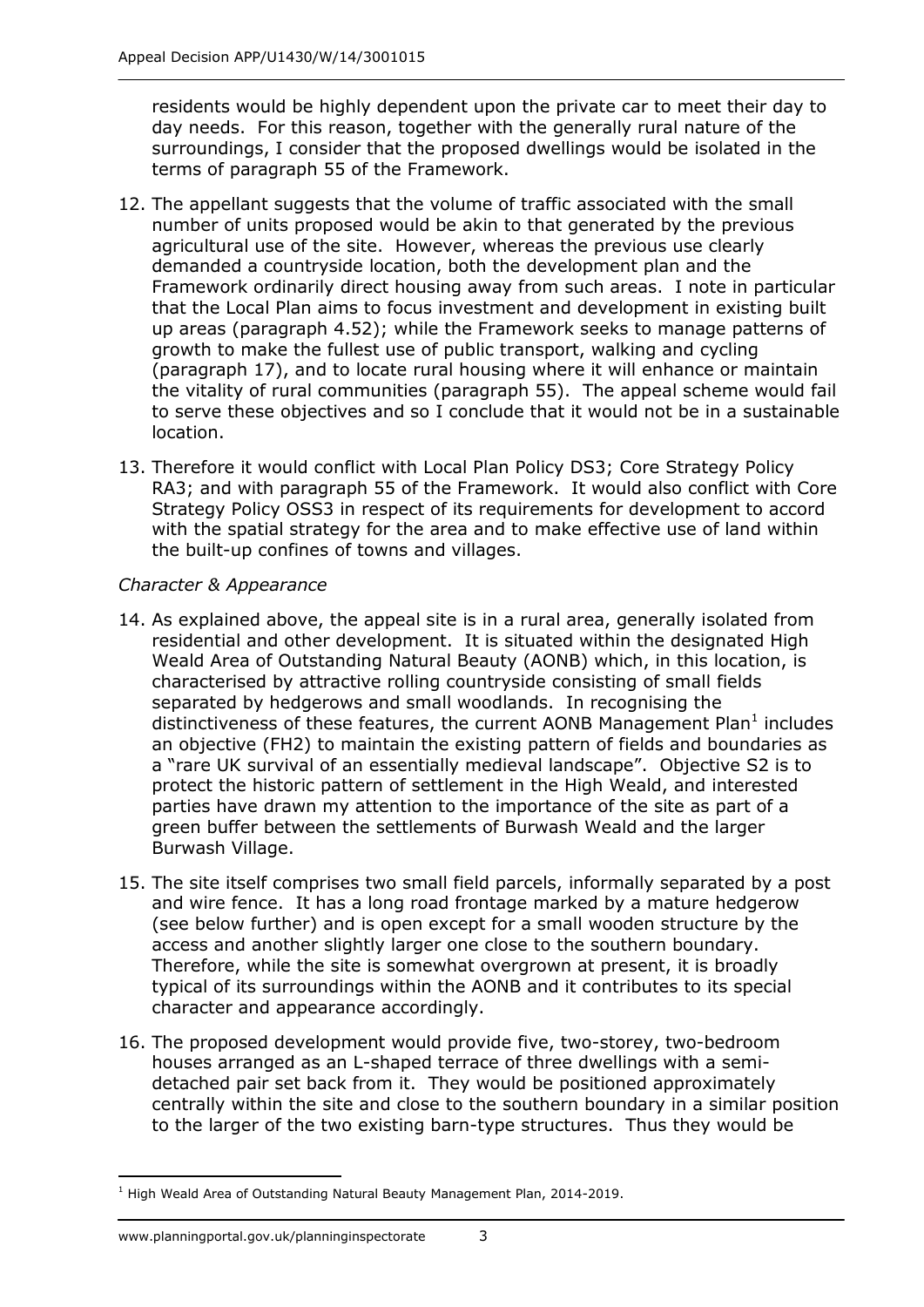some distance from the road frontage and access would be achieved via a long, shared driveway.

- 17. The site slopes downwards from north to south and this, combined with the distance of the properties from the frontage would help to reduce their prominence when viewed from the road. However, the dwellings would occupy a larger footprint than the structure they would replace and they would be significantly taller. They would, therefore, be visible through the site access and above the roadside hedge were it to be maintained at a height similar to that of others in the area. Moreover, if it were necessary to remove the majority of the hedge for reasons of highway safety, the dwellings would be highly visible. They could also be seen in public views from the south across the Dudwell Valley.
- 18. The design of the dwellings with hipped pitched roofs and tile hung facades would not be unattractive or unusual in a rural area, but their siting in the middle of a field in this remote location would be highly incongruous. Whilst there are a number of individual dwellings scattered along the A265, these are generally close to the road so that the land to the rear remains more open. By contrast, the proposed development would introduce built development, hardstanding, lighting and domestic gardens into a presently open setting. This would disrupt the ancient field pattern described above and detract from the tranquil nature of the area. Whilst planning conditions related to outdoor lighting and landscaping could potentially mitigate their effect to some extent, the development would remain a discordant feature in the landscape.
- 19. For these reasons, I conclude that the appeal scheme would cause significant harm to the character and appearance of the AONB and would fail to conserve and enhance the natural beauty of the area. Thus it would be contrary to Policies OSS3, OSS4, RA2, RA3 and EN1 of the Core Strategy, all of which include provisions intended to protect the character of the countryside. Having regard to paragraph 115 of the Framework, I give the harm I have found great weight in my decision.

#### *Highway Safety*

- 20. The proposal would utilise the existing vehicular access on the A265, which is subject to the national speed limit of 60mph at this point. The appellant's own speed survey<sup>2</sup> identified that vehicles travel at an average  $85<sup>th</sup>$  percentile speed of 60.07mph eastbound and 59.04mph westbound, with some moving at higher speeds throughout the day. Based on advice in the Manual for Streets (MfS) and the Design Manual for Roads and Bridges (DMRB), the Highway Authority states that visibility splays of 202m in length would be required in both directions.
- 21. Whilst the A265 past the site is generally straight, it is clear when standing at the access that it is located on the inside of a shallow bend and this impedes visibility in the relatively near distance. Therefore, as shown on drawing No. 004B, it would be necessary to remove most of the existing roadside hedge to be able to see clearly without pulling into the carriageway. Even then, it would only be possible to achieve visibility splays measuring approximately 150m.

<sup>-</sup><sup>2</sup> Conducted on 4 March 2014, by BDR Civil and Structural Engineering Consultants.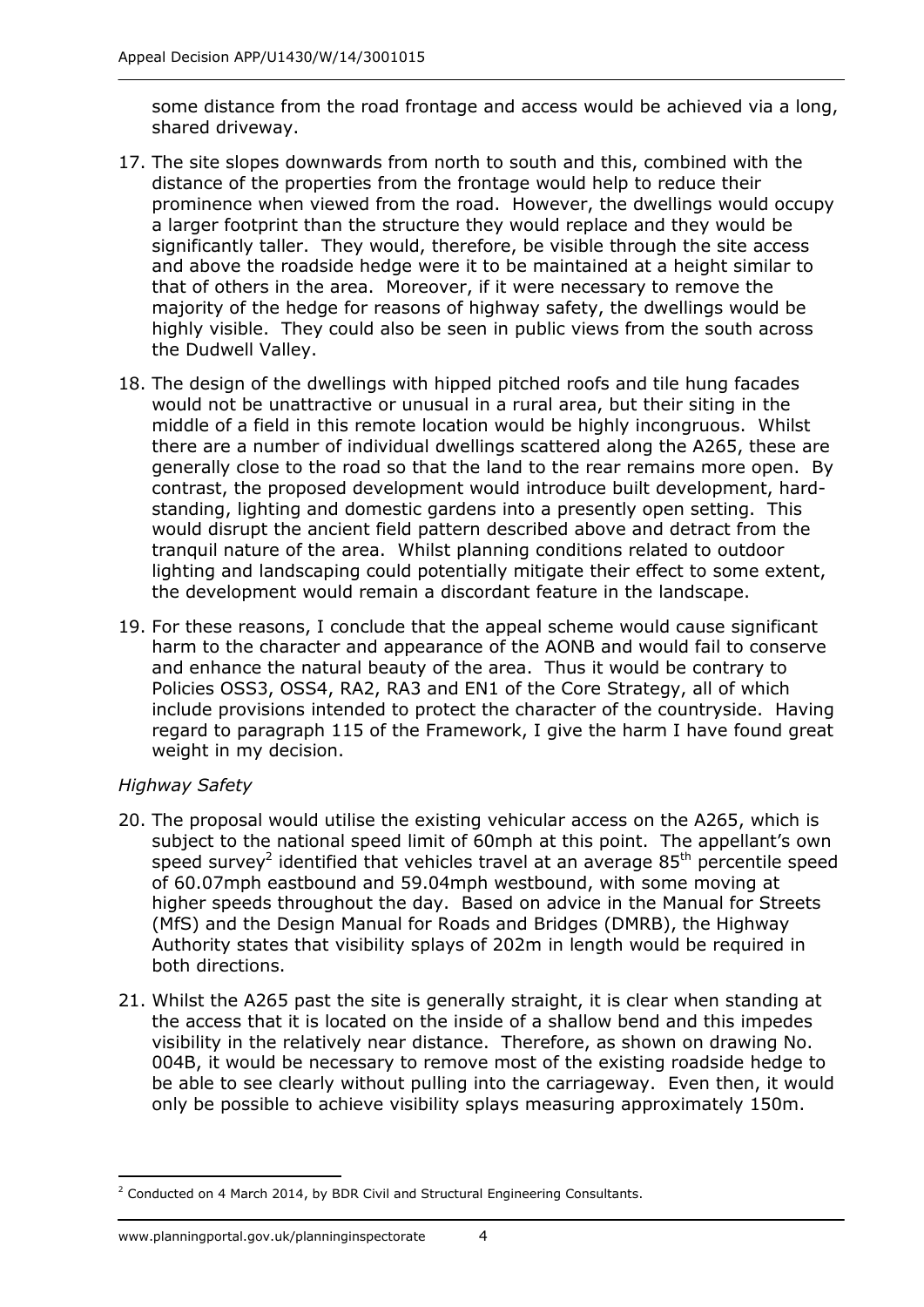- 22. The appellant's consultant suggests that the splays could be reduced to 160m and still comply with the guidance in the DMRB, but this would appear to be contingent upon measures to increase the prominence of the access and the vehicles using it. In particular, it is recommended that the splays begin 4.5m from the edge of the carriageway (the "y-distance") and that a low wall or fence could be used to mark the entrance to the site. However, the Highway Authority is concerned that the first measure would result in drivers merging into the road without coming to a stop at the junction; and the latter would not be consistent with the rural character of the area. I therefore share the Highway Authority's concerns that the substandard visibility splays would be detrimental to highway safety.
- 23. More generally, the Highway Authority is concerned that drivers moving along the A265 would not expect to encounter slow moving traffic entering and leaving the site. This seems well-founded given the limited number of residential accesses in the area and the speed differential would certainly be sufficient to present a hazard. I also agree that drivers might be more inclined to perform overtaking manoeuvres on this relatively straight stretch of road, which would add to the risks identified.
- 24. The appellant suggests that the small development proposed would generate only 20 vehicle movements per day which would be no greater than those arising from the former agricultural use of the site. However, I understand that agricultural activity ceased approximately 25 years ago and I do not know whether traffic conditions on the A265 were similar then. Furthermore, I accept the Highway Authority's suggestion that farm traffic would have been fairly steady throughout the day, whereas a residential use would be likely to increase movements disproportionately in already busy peak hours. In any case, large agricultural vehicles would be easily seen by road users who would expect them to be moving slowly and, therefore, some of the risks cited above would not apply.
- 25. For these reasons, I conclude that the proposed development would be detrimental to highway safety on the A265, contrary to Policy CO6 (ii) of the Core Strategy.

## *Biodiversity*

- 26. As explained above, the proposal would involve the removal of the majority of the roadside hedge to improve visibility for traffic leaving the site access. The hedge is well-established; apparently of mixed species; and the Council suggests that it is likely to be many hundreds of years old. Notwithstanding the location of the hedge by a road, its age is not disputed. The objective of the AONB Management Plan to preserve medieval fields and boundaries weighs in favour of its preservation.
- 27. Paragraph 118 of the Framework aims to conserve and enhance biodiversity by, amongst other things, requiring the refusal of planning permission for development which would result in the loss or deterioration of irreplaceable habitats unless the need for, and benefits of it would clearly outweigh the loss. This principle is intended to apply to ancient woodland and veteran trees and I see no reason why it should not also apply to the historic hedgerow in question. Given that the biodiversity interest of the latter derives substantially from its age and is, therefore, specific to it, I am not persuaded that a new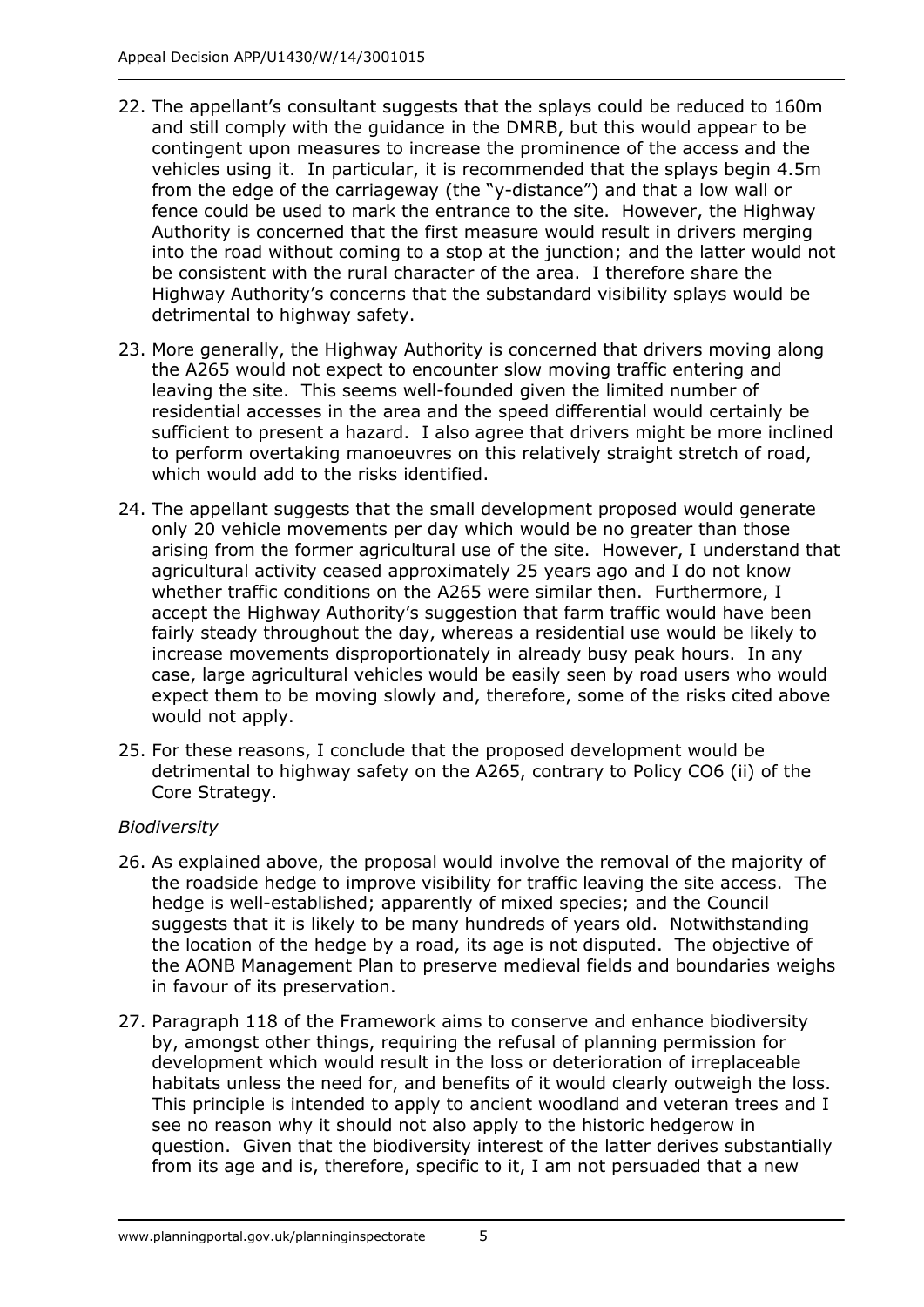hedge planted elsewhere on the site would provide adequate compensation for its destruction.

28. Whilst I return to the overall balance of harms and benefits below, in relation to this particular issue, I conclude that the proposed development would cause harm to the biodiversity interests of the site. It would therefore conflict with Policy RA2 of the Core Strategy in respect of its aim to conserve the natural and ecological resources of the countryside; and with Policy EN5 of the same plan, which includes several provisions to protect and enhance biodiversity.

## **Other Matters**

#### *The Benefit of Additional Housing*

- 29. Whilst the proposed development would not constitute affordable housing, taking account of the Government's aim in the Framework to "boost significantly the supply of housing" (paragraph 47), the provision of additional market units would nevertheless be a benefit of the scheme. However, Section 38(6) of the Act<sup>3</sup> is clear that I must determine the appeal in accordance with the development plan unless material considerations indicate otherwise. In relation to all four main issues above, I have found the scheme to be contrary to development plan policy.
- 30. Paragraph 47 of the Framework requires the Council to identify a five year supply of specific deliverable sites with which to meet its housing requirements and, at paragraph 4.8 of the Grounds of Appeal, the appellant suggests that the there is a deficiency of housing in the District. This is advanced as a material consideration which should weigh against the conflict with the development plan in respect of the location of the site in the countryside.
- 31. However, the Council's Statement explains that the appellant has drawn this conclusion from outdated information, whereas the latest monitoring report demonstrates compliance with national policy. The appellant did not contradict this in final comments and so I have no reason to disagree with the Council. Consequently, I conclude that the housing benefit of the scheme would not outweigh the various harms I have found. The appeal decisions to which the appellant refers in evidence would appear to relate to areas in which a housing deficiency did exist and so they do not alter my view in this particular case.

#### *Bateman's Estate*

- 32. The eastern boundary of the appeal site is with land owned and managed by the National Trust as part of the Bateman's Estate, which includes a Grade I Listed property that was once home to Rudyard Kipling and his family. It is clear from the representations submitted by the by the National Trust and interested parties that Bateman's is a site of international renown, consistent with its Grade I status.
- 33. As required by Section 66(1) of the Planning (Listed Buildings and Conservation Areas Act), I have had special regard to the desirability of preserving the setting of the Listed Building. However, while the site would adjoin land within its grounds, the proposed development would be approximately 1.2km from the building itself and be separated by fields, pathways, trees and other vegetation such that it could not be seen in its context. I do not question the

<sup>-</sup><sup>3</sup> Planning and Compulsory Purchase Act, 2004.